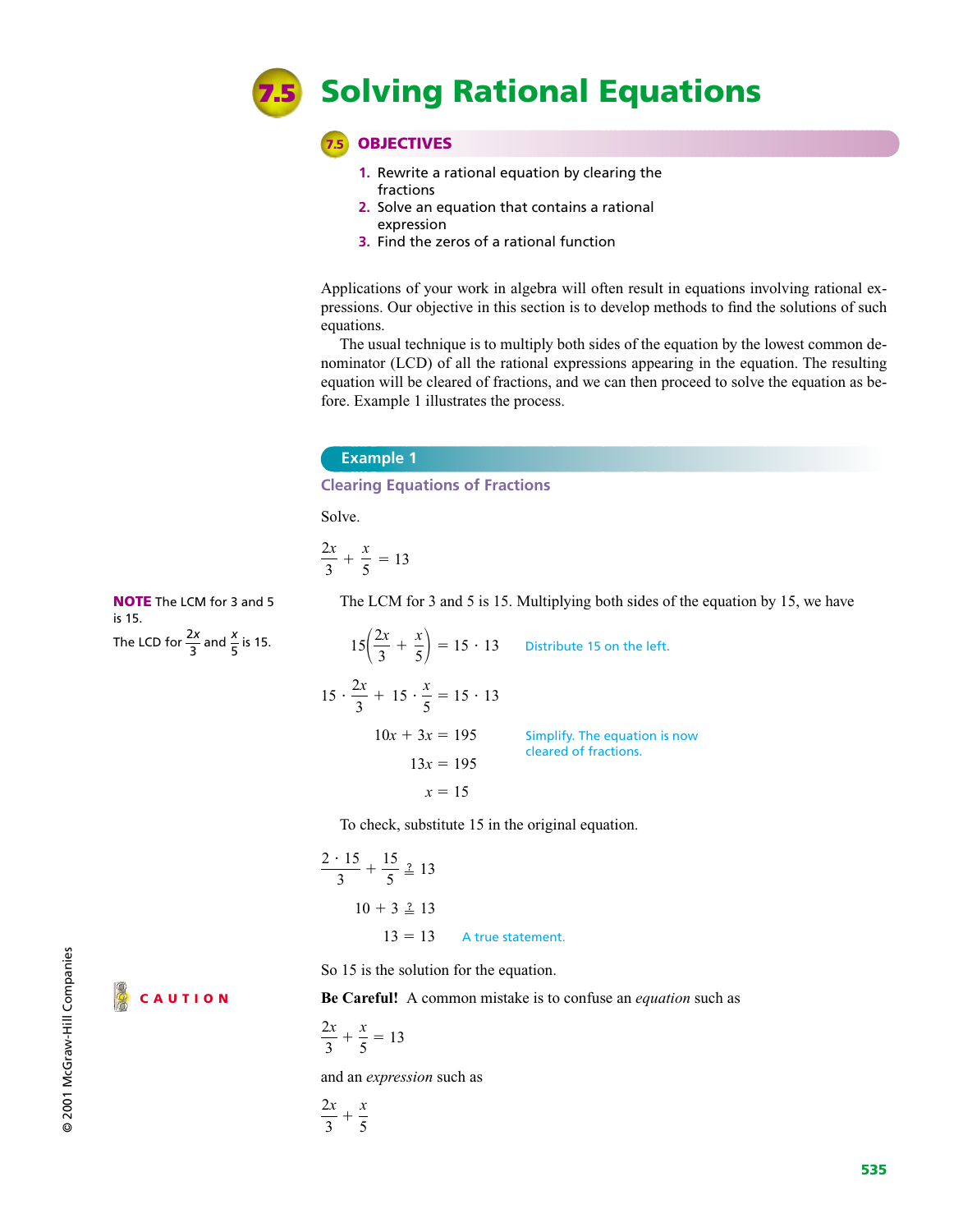Let's compare.

**Equation:** 
$$
\frac{2x}{3} + \frac{x}{5} = 13
$$

Here we want to *solve the equation for x,* as in Example 1. We multiply both sides by the LCD to clear fractions and proceed as before.

**Expression:**  $\frac{2x}{2} + \frac{x}{6}$ 5 2*x* 3

Here we want to find *a third fraction* that is equivalent to the given expression. We write each fraction as an equivalent fraction with the LCD as a common denominator.

$$
\frac{2x}{3} + \frac{x}{5} = \frac{2x \cdot 5}{3 \cdot 5} + \frac{x \cdot 3}{5 \cdot 3}
$$

$$
= \frac{10x}{15} + \frac{3x}{15} = \frac{10x + 3x}{15}
$$

$$
= \frac{13x}{15}
$$



 $\frac{3x}{2} - \frac{x}{3} = 7$ 

The process is similar when variables are in the denominators. Consider Example 2.

### **Example 2**

### **Solving an Equation Involving Rational Expressions**

Solve.

**NOTE** We assume that *x* cannot have the value 0. Do you see why?

$$
\frac{7}{4x} - \frac{3}{x^2} = \frac{1}{2x^2}
$$

The LCM of  $4x$ ,  $x^2$ , and  $2x^2$  is  $4x^2$ . So, the LCD for the equation is  $4x^2$ . Multiplying both sides by  $4x^2$ , we have

$$
4x^{2}\left(\frac{7}{4x} - \frac{3}{x^{2}}\right) = 4x^{2} \cdot \frac{1}{2x^{2}}
$$
 Distribute 4x<sup>2</sup> on the left side.  
\n
$$
4x^{2} \cdot \frac{7}{4x} - 4x^{2} \cdot \frac{3}{x^{2}} = 4x^{2} \cdot \frac{1}{2x^{2}}
$$
 Simplify.  
\n
$$
7x - 12 = 2
$$
  
\n
$$
7x = 14
$$
  
\n
$$
x = 2
$$

We leave the check of the solution,  $x = 2$ , to you. Be sure to return to the original equation and substitute 2 for *x*.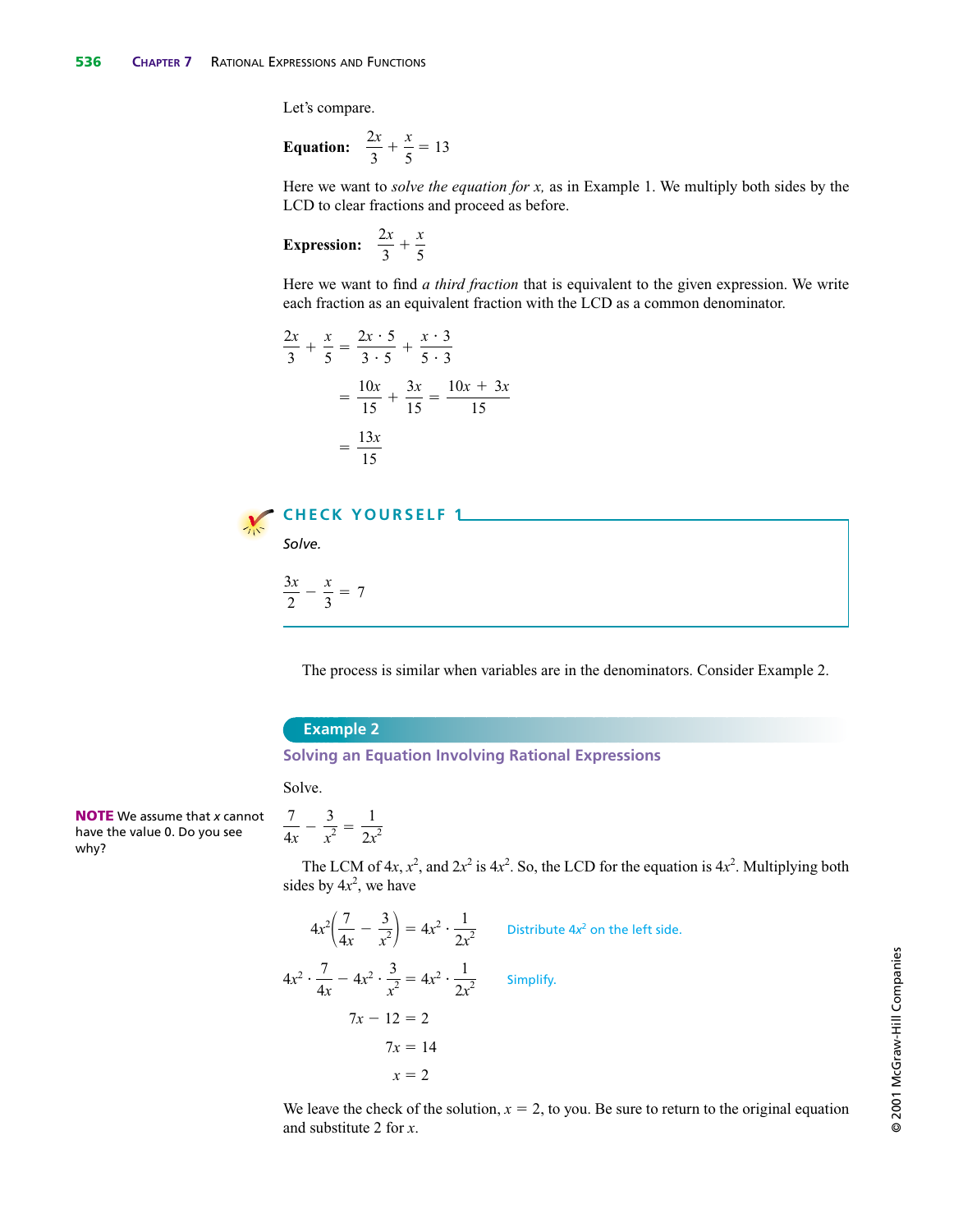

Example 3 illustrates the same solution process when there are binomials in the denominators.

### **Example 3**

**Solving an Equation Involving Rational Expressions**

Solve.

**NOTE** Here we assume that *x cannot* have the value  $-2$  or 3.

*each term* by the LCD is the same as multiplying both sides of the equation by the LCD.

**NOTE** Notice that multiplying

$$
\frac{4}{x+2} + 3 = \frac{3x}{x-3}
$$

The LCD is  $(x + 2)(x - 3)$ . Multiplying by that LCD, we have

$$
(x + 2)(x - 3)\left(\frac{4}{x + 2}\right) + (x + 2)(x - 3)(3) = (x + 2)(x - 3)\left(\frac{3x}{x - 3}\right)
$$

Or, simplifying each term, we have

$$
4(x-3) + 3(x+2)(x-3) = 3x(x+2)
$$

We now clear the parentheses and proceed as before.

$$
4x - 12 + 3x2 - 3x - 18 = 3x2 + 6x
$$
  

$$
3x2 + x - 30 = 3x2 + 6x
$$
  

$$
x - 30 = 6x
$$
  

$$
-5x = 30
$$
  

$$
x = -6
$$

Again, we leave the check of this solution to you.



Factoring plays an important role in solving equations containing rational expressions.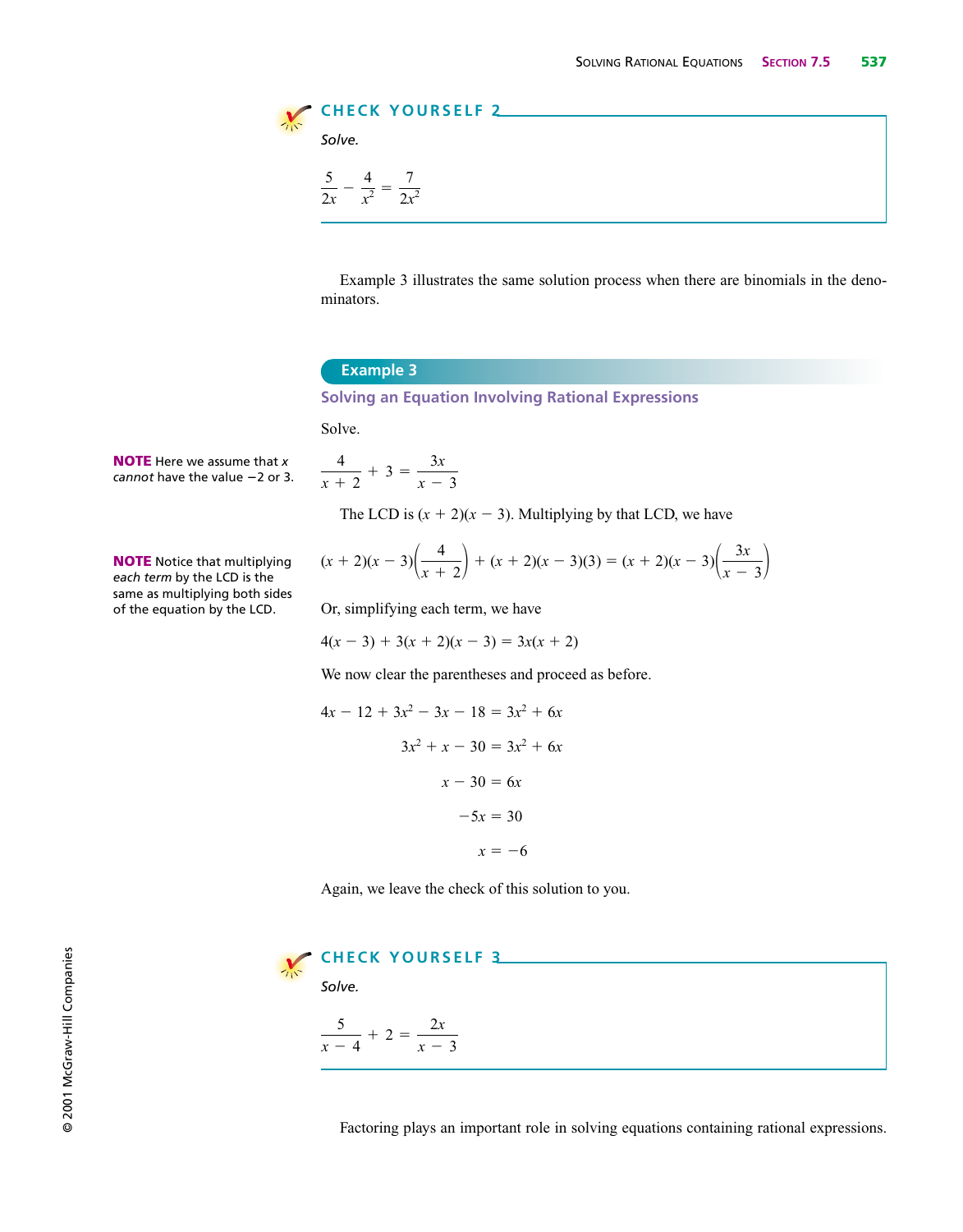### **Example 4**

**Solving an Equation Involving Rational Expressions**

Solve.

$$
\frac{3}{x-3} - \frac{7}{x+3} = \frac{2}{x^2-9}
$$

In factored form, the denominator on the right side is  $(x - 3)(x + 3)$ , which forms the LCD, and we multiply each term by that LCD.

$$
(x-3)(x+3)\left(\frac{3}{x-3}\right)-(x-3)(x+3)\left(\frac{7}{x+3}\right)=(x-3)(x+3)\left[\frac{2}{(x-3)(x+3)}\right]
$$

Again, simplifying each term on the right and left sides, we have

$$
3(x + 3) - 7(x - 3) = 2
$$
  

$$
3x + 9 - 7x + 21 = 2
$$
  

$$
-4x = -28
$$
  

$$
x = 7
$$

Be sure to check this result by substitution in the original equation.

## **CHECK YOURSELF 4** Solve  $\frac{4}{x-4} - \frac{3}{x+1} = \frac{5}{x^2 - 3x - 4}$ .

Whenever we multiply both sides of an equation by an expression containing a variable, there is the possibility that a proposed solution may make that multiplier 0. As we pointed out earlier, multiplying by 0 does not give an equivalent equation, and therefore verifying solutions by substitution serves not only as a check of our work but also as a check for extraneous solutions. Consider Example 5.

### **Example 5**

**Solving an Equation Involving Rational Expressions**

Solve.

**NOTE** Notice that we must assume that  $x \neq 2$ .

$$
\frac{x}{x-2}-7=\frac{2}{x-2}
$$

The LCD is  $x - 2$ , and multiplying, we have

**NOTE** Notice that each of the three terms gets multiplied by 
$$
(x - 2)
$$
.

$$
\left(\frac{x}{x-2}\right)(x-2) - 7(x-2) = \left(\frac{2}{x-2}\right)(x-2)
$$

Simplifying yields

$$
x - 7(x - 2) = 2
$$
  

$$
x - 7x + 14 = 2
$$
  

$$
-6x = -12
$$
  

$$
x = 2
$$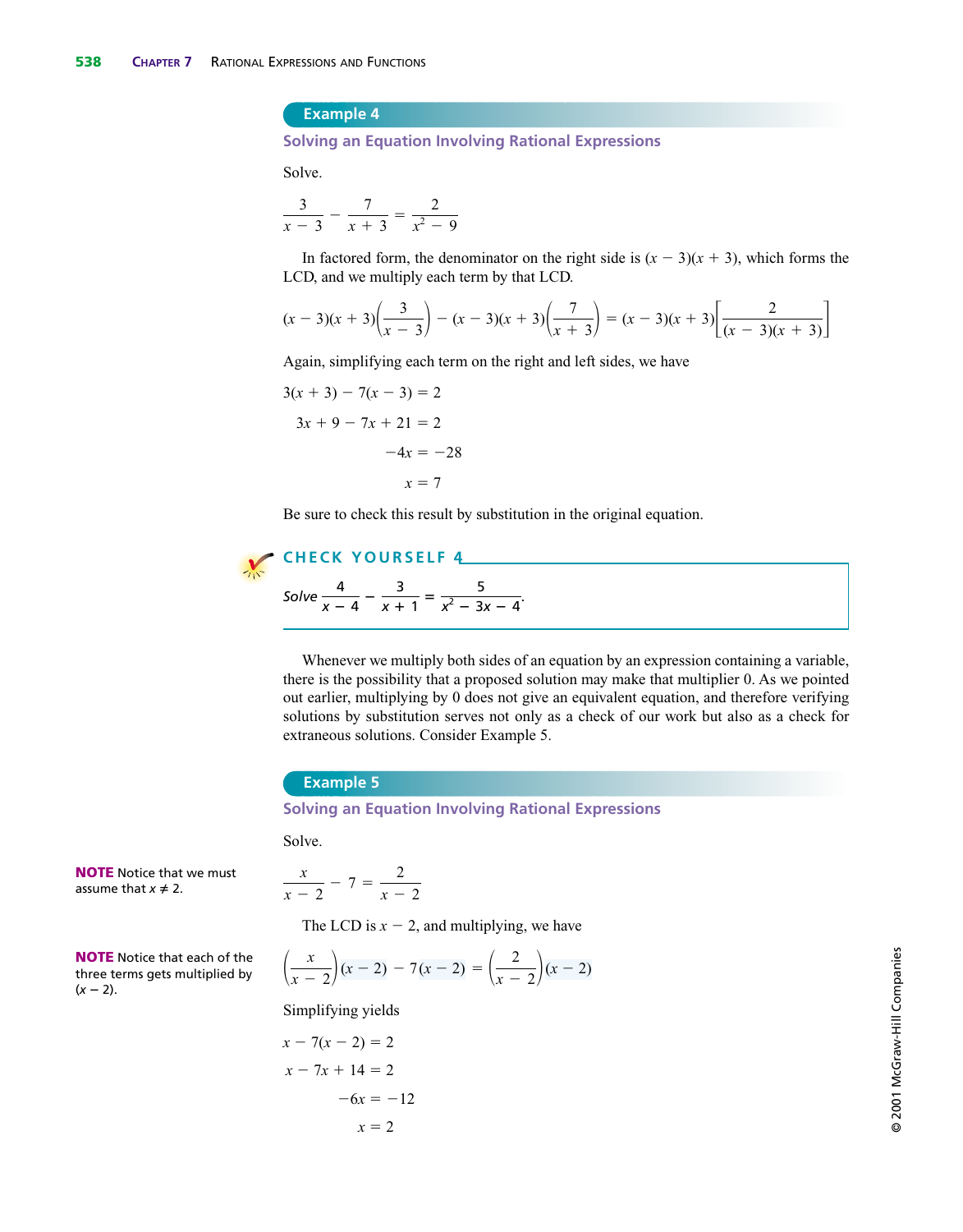

Because division by 0 is undefined, we conclude that 2 is *not a solution* for the original equation. It is an extraneous solution. The original equation has no solution.

To check this result, by substituting 2 for *x*, we have

$$
\frac{2}{2-2} - 7 \stackrel{?}{=} \frac{2}{2-2}
$$

$$
\frac{2}{0} - 7 \stackrel{?}{=} \frac{2}{0}
$$



Equations involving rational expressions may also lead to quadratic equations, as illustrated in Example 6.

### **Example 6**

**Solving an Equation Involving Rational Expressions**

Solve.

**NOTE** Assume 
$$
x \neq 3
$$
 and  $x \neq 4$ .

$$
\frac{x}{x-4} = \frac{15}{x-3} - \frac{2x}{x^2 - 7x + 12}
$$

After factoring the trinomial denominator on the right, the LCD of  $x - 3$ ,  $x - 4$ , and  $x^2 - 7x + 12$  is  $(x - 3)(x - 4)$ . Multiplying by that LCD, we have

$$
(x-3)(x-4)\left(\frac{x}{x-4}\right) = (x-3)(x-4)\left(\frac{15}{x-3}\right) - (x-3)(x-4)\left[\frac{2x}{(x-3)(x-4)}\right]
$$

Simplifying yields

 $x(x-3) = 15(x-4) - 2x$  Remove the parentheses.  $x^2 - 3x = 15x - 60 - 2x$  Write in standard form and factor.  $x^2 - 16x + 60 = 0$  $(x - 6)(x - 10) = 0$ So  $x = 6$  $= 6$  or  $x = 10$ Verify that 6 and 10 are both solutions for the original equation.

# **CHECK YOURSELF 6**

 $Solve \frac{3x}{x+2} - \frac{2}{x+3} = \frac{36}{x^2+5x+6}.$ 

The following algorithm summarizes our work in solving equations containing rational expressions.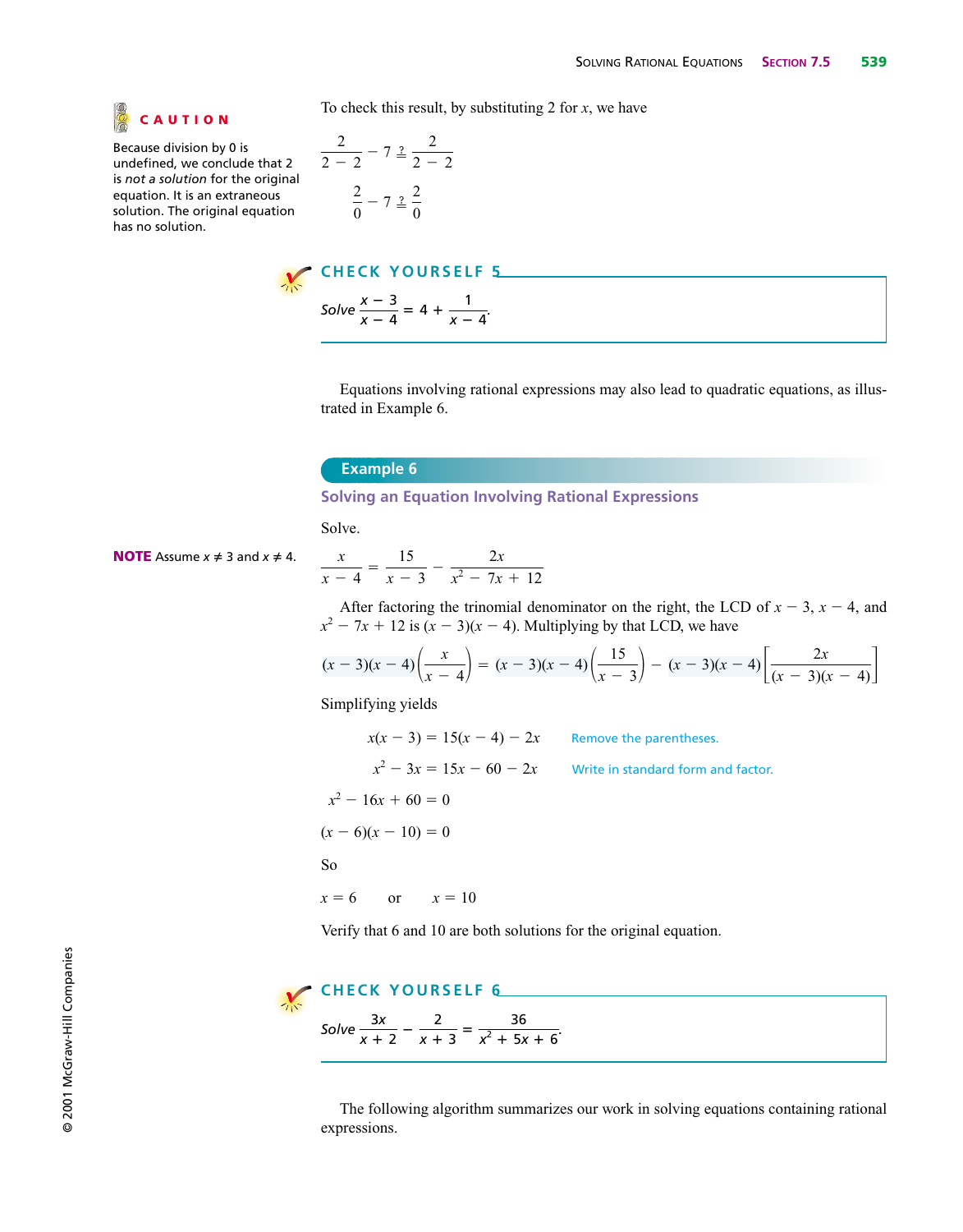- **Step 1** Clear the equation of fractions by multiplying both sides of the equation by the LCD of all the fractions that appear.
- **Step 2** Solve the equation resulting from step 1.
- **Step 3** Check all solutions by substitution in the original equation.

The techniques we have just discussed can also be used to find the zeros of rational functions. Remember that a zero of a function is a value of *x* for which  $f(x) = 0$ .

### **Example 7**

### **Finding the Zeros of a Function**

Find the zeros of

$$
f(x) = \frac{1}{x} - \frac{3}{7x} - \frac{4}{21}
$$

Set the function equal to 0, and solve the resulting equation for *x*.

$$
f(x) = \frac{1}{x} - \frac{3}{7x} - \frac{4}{21} = 0
$$

The LCM for *x*, 7*x*, and 21 is 21*x*. Multiplying both sides by 21*x*, we have

$$
21x\left(\frac{1}{x} - \frac{3}{7x} - \frac{4}{21}\right) = 21x \cdot 0
$$
 Distribute 21x on the left side.  
21 - 9 - 4x = 0  
12 - 4x = 0  
12 = 4x  
3 = x

So 3 is the value of *x* for which  $f(x) = 0$ , that is, 3 is a zero of  $f(x)$ .



### **CHECK YOURSELF 7**

*Find the zeros of the function.*

$$
f(x) = \frac{5x + 2}{x - 6} - \frac{11}{4}
$$

### **CHECK YOURSELF ANSWERS**

**1.**  $\{6\}$  **2.**  $\{3\}$  **3.**  $\{9\}$  **4.**  $\{-11\}$  **5.** No solution **7.**  $\left\{ -\right\}$  $\left\{\frac{74}{9}\right\}$  $\left\{-5, \frac{8}{3}\right\}$ 

This is different from finding values for which the rational function does not exist. In that case, we found *x* values that caused division by zero. Here, we set the function equal to zero and find the *x* values that make the statement true.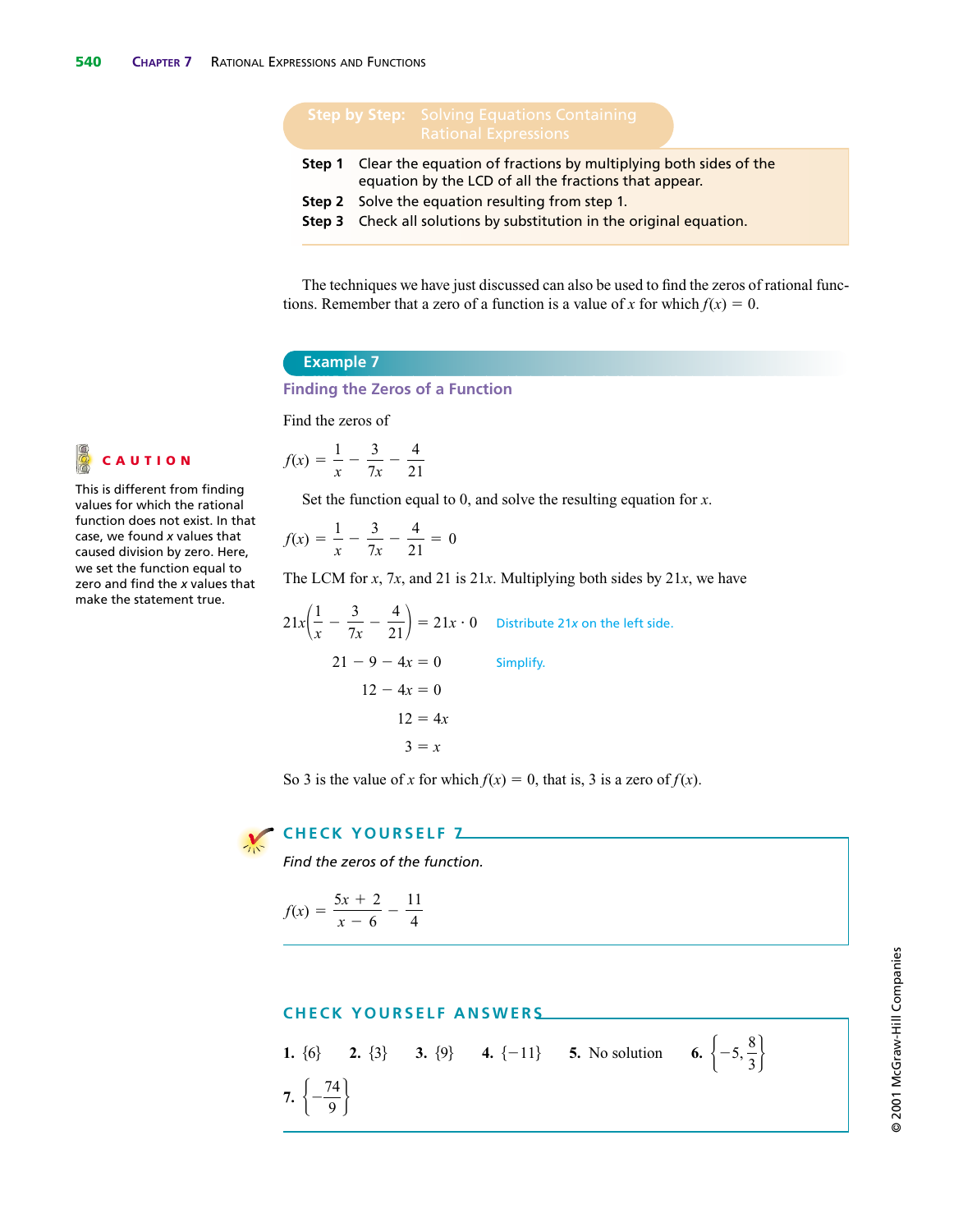In exercises 1 to 8, decide whether each of the following is an expression or an equation. If it is an equation, solve it. If it is an expression, write it as a single fraction.

**1. 2.** *x* <sup>2</sup> *<sup>x</sup>* 3 - 6 **3.**  $\frac{x}{2} - \frac{x}{5}$  **4. 5.**  $\frac{3x+1}{4} = x - 1$  **6.**  $\frac{3x-1}{2} - \frac{x}{5} - \frac{x+3}{4}$  $\frac{x}{6} - \frac{x}{8}$  $\frac{x}{4} - \frac{x}{7} = 3$ 

**7.**  $\frac{x}{4} = \frac{x}{12} + \frac{1}{2}$  **8.**  $2x - 1$  $\frac{-1}{3} + \frac{x}{2}$ 2  $\frac{x}{12} + \frac{1}{2}$ 2

In exercises 9 to 50, solve each equation.

**Exercises**

**7.5**

- **9.**  $\frac{x}{2} + \frac{3}{2} = \frac{x}{6} + \frac{7}{2}$  **10.**  $\frac{x}{10} - \frac{1}{5} = \frac{x}{5}$  $\frac{x}{5} + \frac{1}{2}$ 2  $\frac{x}{3} + \frac{3}{2} = \frac{x}{6}$  $\frac{x}{6} + \frac{7}{3}$ 3
- **11.**  $\frac{4}{4} + \frac{3}{4} = \frac{10}{4}$  **12.**  $\frac{3}{x} = \frac{5}{3} - \frac{7}{x}$  $\frac{4}{x} + \frac{3}{4} = \frac{10}{x}$ *x*
- **13.**  $\frac{5}{4x} \frac{1}{2} = \frac{1}{2x}$  **14.**  $\frac{7}{6x} - \frac{1}{3} = \frac{1}{2x}$ 2*x* 2*x*

**15.**  $\frac{3}{x+4} = \frac{2}{x+3}$  **16.** 

 $\frac{9}{x}$  + 2 =  $\frac{2x}{x+}$ 

 $x + 3$ 

 $x + 3$ 

9 2001 McGraw-Hill Companies © 2001 McGraw-Hill Companies

**17.**  $\frac{9}{2} + 2 = \frac{2x}{2}$  **18.** 

6

 $\frac{6}{x} + 3 = \frac{3x}{x+}$ 

 $\frac{5}{x-2} = \frac{4}{x-1}$ 

 $x + 1$ 

 $x - 1$ 

**ANSWERS**

**1. 2. 3. 4. 5. 6. 7. 8. 9. 10. 11. 12. 13. 14. 15. 16. 17. 18.**



Name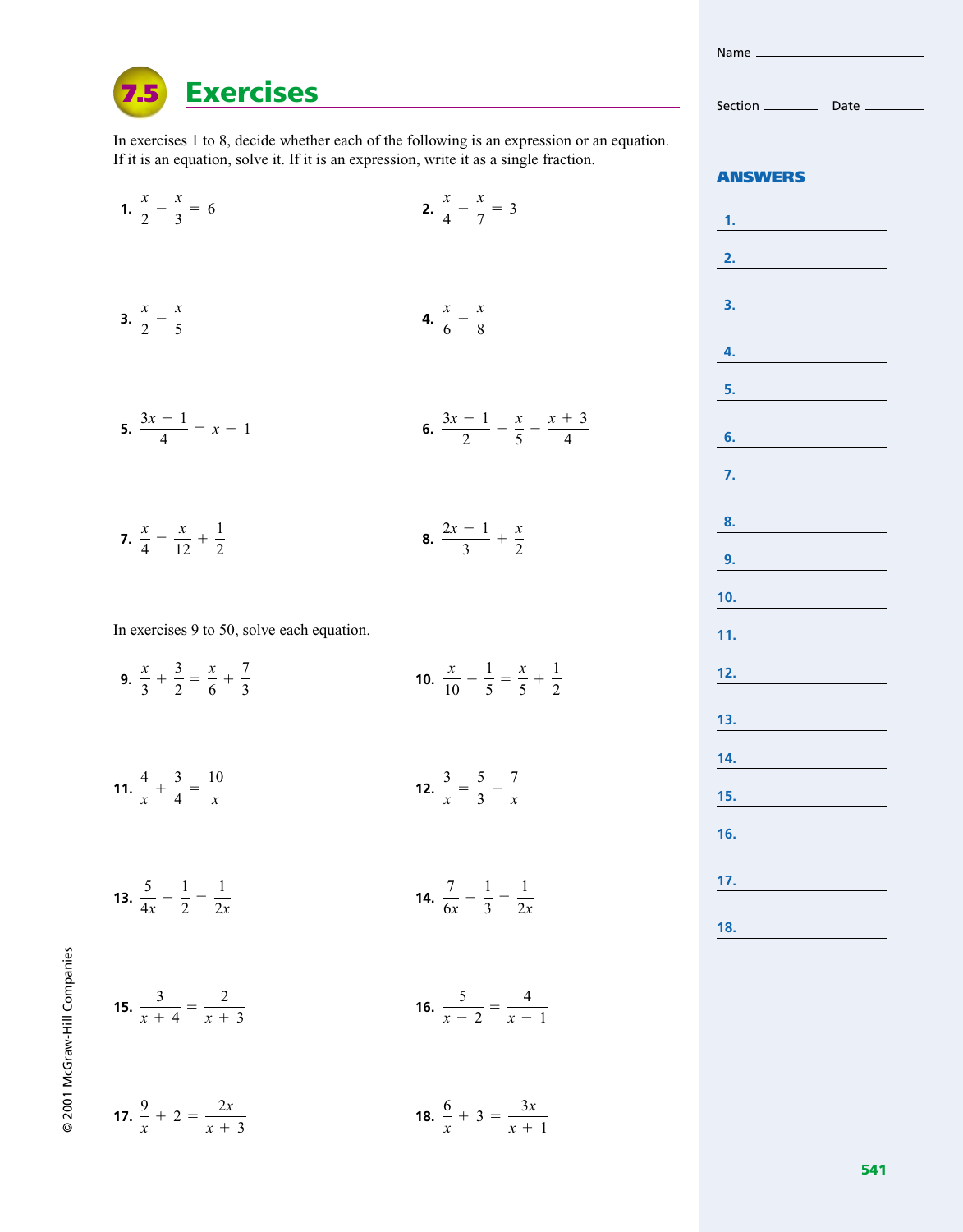### **ANSWERS**

| 19.        | <b>19.</b> $rac{3}{x+2} - \frac{5}{x} = \frac{13}{x+2}$                                                                               | <b>20.</b> $\frac{7}{x} - \frac{2}{x-3} = \frac{6}{x}$          |
|------------|---------------------------------------------------------------------------------------------------------------------------------------|-----------------------------------------------------------------|
| 20.        |                                                                                                                                       |                                                                 |
| 21.        |                                                                                                                                       |                                                                 |
| <u>22.</u> | 21. $\frac{3}{2} + \frac{2}{2x-4} = \frac{1}{x-2}$                                                                                    | 22. $\frac{2}{r-1} + \frac{5}{2r-2} = \frac{3}{4}$              |
| <u>23.</u> |                                                                                                                                       |                                                                 |
| 24.        | <b>23.</b> $\frac{x}{3x+12} + \frac{x-1}{x+4} = \frac{5}{3}$                                                                          | <b>24.</b> $\frac{x}{4x-12} - \frac{x-4}{x-3} = \frac{1}{8}$    |
| 25.        |                                                                                                                                       |                                                                 |
| 26.        |                                                                                                                                       |                                                                 |
| <u>27.</u> | <b>25.</b> $\frac{x-1}{x+3} - \frac{x-3}{x} = \frac{3}{x^2+3x}$                                                                       | <b>26.</b> $\frac{x+1}{x-2} - \frac{x+3}{x} = \frac{6}{x^2-2x}$ |
| 28.<br>29. |                                                                                                                                       |                                                                 |
| 30.        | <b>27.</b> $\frac{1}{x-2} - \frac{2}{x+2} = \frac{2}{x^2-4}$                                                                          | <b>28.</b> $\frac{1}{x+4} + \frac{1}{x-4} = \frac{12}{x^2-16}$  |
| 31.        |                                                                                                                                       |                                                                 |
| 32.        |                                                                                                                                       |                                                                 |
|            | <b>29.</b> $\frac{7}{x+5} - \frac{1}{x-5} = \frac{x}{x^2-25}$                                                                         | <b>30.</b> $\frac{2}{x-2} = \frac{3}{x+2} + \frac{x}{x^2-4}$    |
| <u>33.</u> |                                                                                                                                       |                                                                 |
| 34.        | <b>31.</b> $\frac{11}{x+2} - \frac{5}{x^2-x-6} = \frac{1}{x-3}$<br><b>32.</b> $\frac{5}{x-4} = \frac{1}{x+2} - \frac{2}{x^2-2x-8}$    |                                                                 |
| 35.        |                                                                                                                                       |                                                                 |
| 36.        |                                                                                                                                       |                                                                 |
| 37.        | <b>33.</b> $rac{5}{x-2} - \frac{3}{x+3} = \frac{24}{x^2+x-6}$ <b>34.</b> $rac{3}{x+1} - \frac{5}{x+6} = \frac{2}{x^2+7x+6}$           |                                                                 |
| 38.<br>39. |                                                                                                                                       |                                                                 |
|            | <b>35.</b> $\frac{x}{x-3} - 2 = \frac{3}{x-3}$                                                                                        | <b>36.</b> $\frac{x}{x-5} + 2 = \frac{5}{x-5}$                  |
|            |                                                                                                                                       |                                                                 |
|            |                                                                                                                                       |                                                                 |
|            | <b>37.</b> $rac{2}{x^2-3x} - \frac{1}{x^2+2x} = \frac{2}{x^2-x-6}$ <b>38.</b> $rac{2}{x^2-x} - \frac{4}{x^2+5x-6} = \frac{3}{x^2+6x}$ |                                                                 |
|            |                                                                                                                                       |                                                                 |
|            |                                                                                                                                       |                                                                 |

**39.**  $\frac{2}{2}$ 

 $\frac{2}{x^2-4x+3}-\frac{3}{x^2-9}=\frac{2}{x^2+25}$ 

 $x^2 + 2x - 3$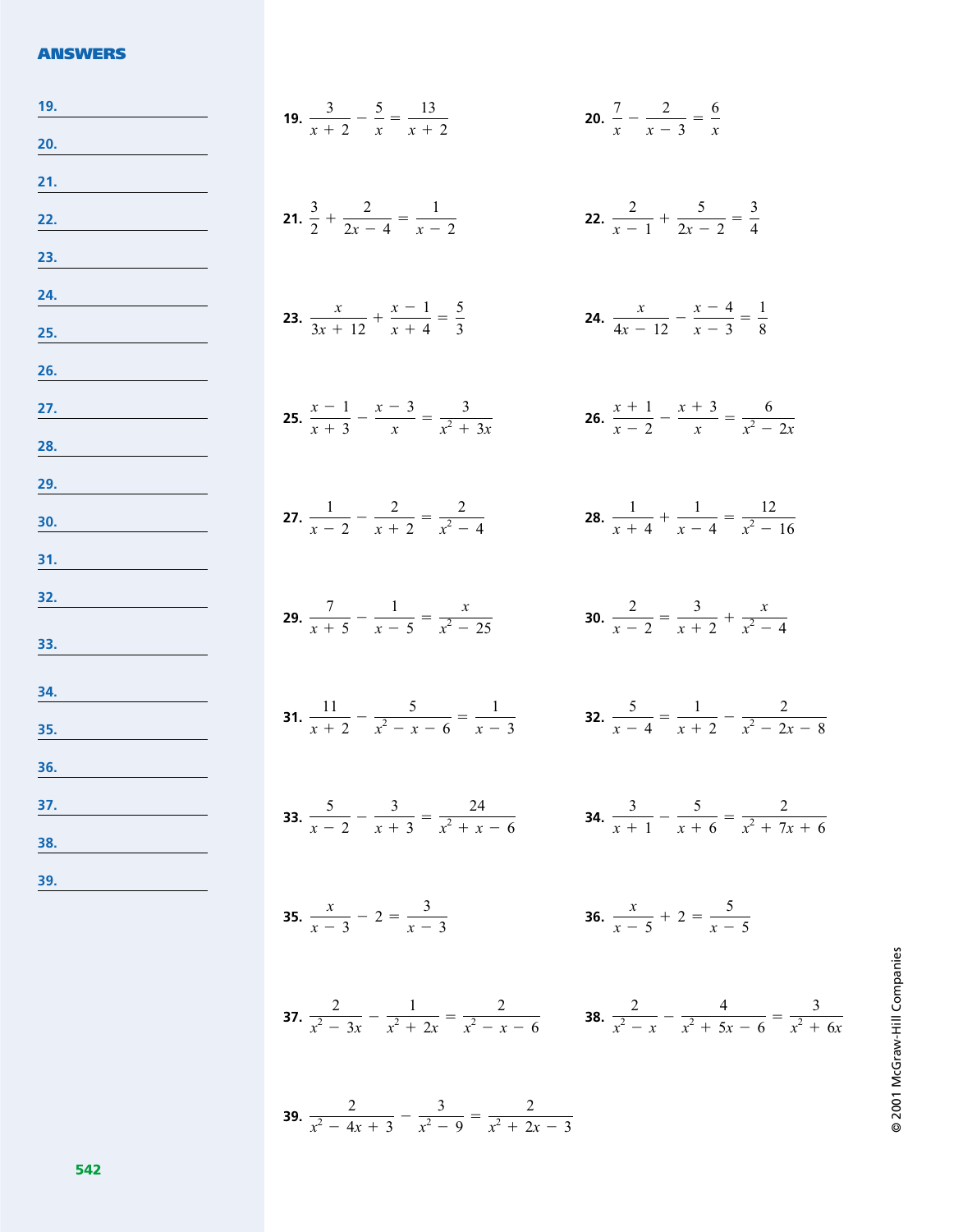### **40.**  $\frac{2}{x^2-4} - \frac{1}{x^2+x-2} = \frac{3}{x^2-3x+2}$  **41.**  $2-\frac{6}{x^2} = \frac{1}{x}$ *x* 2  $\frac{2}{x^2-4} - \frac{1}{x^2+x-2} = \frac{3}{x^2-3}$  $x^2 - 3x + 2$

**42.** 
$$
3 - \frac{7}{x} - \frac{6}{x^2} = 0
$$
   
**43.**  $1 - \frac{7}{x - 2} + \frac{12}{(x - 2)^2} = 0$ 

**44.** 
$$
1 + \frac{3}{x+1} = \frac{10}{(x+1)^2}
$$
 **45.**  $1 + \frac{3}{x^2 - 9} = \frac{10}{x+3}$ 

**46.** 
$$
3 - \frac{7}{x^2 - x - 6} = \frac{5}{x - 3}
$$
 **47.**  $\frac{2x}{x - 3} + \frac{2}{x - 5} = \frac{3x}{x^2 - 8x + 15}$ 

**48.** 
$$
\frac{x}{x-4} = \frac{5x}{x^2 - x - 12} - \frac{3}{x+3}
$$
**49.** 
$$
\frac{2x}{x+2} = \frac{5}{x^2 - x - 6} - \frac{1}{x-3}
$$

**50.** 
$$
\frac{3x}{x-1} = \frac{2}{x-2} - \frac{2}{x^2-3x+2}
$$

In exercises 51 to 58, find the zeros of each function.

 $\frac{1}{x-3} + \frac{2}{x} - \frac{5}{3x}$ 

**51.** 
$$
f(x) = \frac{x}{10} - \frac{12}{5}
$$
 **52.**  $f(x) = \frac{4x}{3} - \frac{x}{6}$ 

**53.** 
$$
f(x) = \frac{12}{x+5} - \frac{5}{x}
$$
 **54.**  $f(x) = \frac{1}{x-2} - \frac{3}{x}$ 

**55.**  $f(x) = \frac{1}{x-3} + \frac{2}{x} - \frac{5}{3x}$ <br>**56.**  $f(x) = \frac{2}{x} - \frac{1}{x+1} - \frac{3}{x^2 + x}$ 

© 2001 McGraw-Hill Companies

© 2001 McGraw-Hill Companies

**57.** 
$$
f(x) = 1 + \frac{39}{x^2} - \frac{16}{x}
$$
 **58.**  $f(x) = x - \frac{72}{x} + 1$ 

### **ANSWERS**

**40. 41. 42. 43. 44. 45. 46. 47. 48. 49. 50. 51. 52. 53. 54. 55. 56. 57. 58.**

**543**